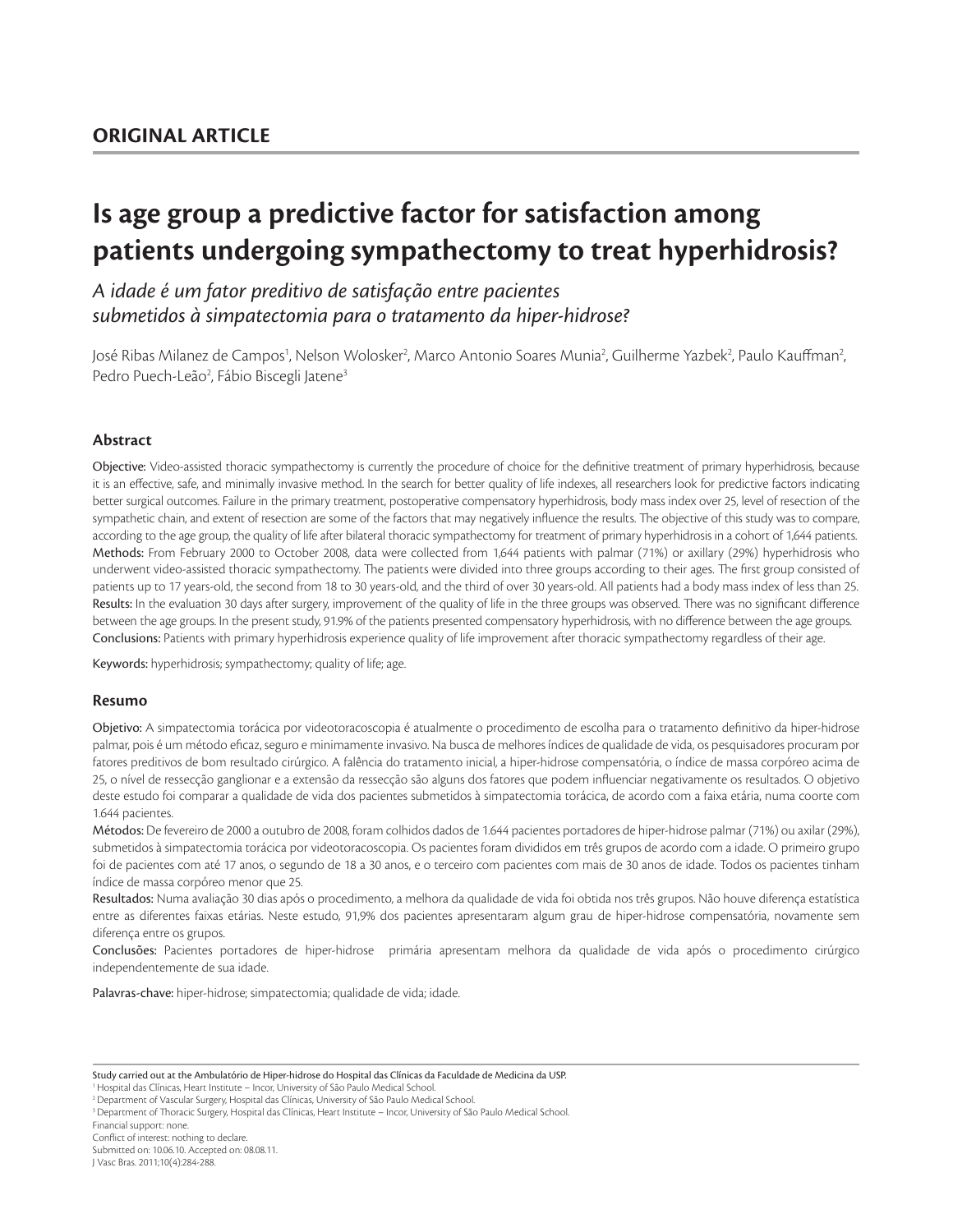# **Introduction**

Video-assisted thoracic sympathectomy (VATS) is currently the procedure of choice for the definitive treatment of primary hyperhidrosis, because it is an effective, safe, and minimally invasive method<sup>1</sup>. Since the introduction of VATS in the 1990s, this therapeutic modality has been used with increasing frequency, with good results regardless of the patient's age<sup>2</sup>. The aim of the treatment is to improve the quality of life, by reducing excessive sudoresis.

In search of better quality of life indexes, all researchers look for predictive factors indicating better surgical outcomes. Failure in the primary treatment<sup>3</sup>, postoperative compensatory hyperhidrosis<sup>4</sup>, body mass index over 25<sup>5</sup>, level of resection of the sympathetic chain, and extent of resection<sup>4,5</sup> are some of the factors that may negatively influence the results.

Treatment using VATS of children yields satisfactory results comparable to results obtained with adults<sup>6</sup>. Only one article reports a greater postprocedure satisfaction index in a group of young women, linking the result to a lower incidence of compensatory hyperhidrosis<sup>7</sup>. Specifically regarding age, there are no studies that compare objectively the postoperative quality of life of a large group of patients treated by the same surgical team.

The objective of this study was to compare, according to the age group, the quality of life after bilateral thoracic sympathectomy for treatment of primary hyperhidrosis in a cohort of 1,644 patients.

# **Patients and Methods**

From February 2000 to October 2008, data were collected from 1,644 patients with palmar (71%) or axillary (29%) hyperhidrosis who underwent VATS.

Patients were divided into three groups according to their ages. The first group consisted of patients up to 17 years-old, the second from 18 to 30 years-old, and the third of over 30 years-old. All the patients had a body mass index of less than 255 . The patients' distribution, according to age and gender, is presented in Table 1.

All the patients underwent two evaluations for the purpose of this study: before the surgery and one month after it. In each visit, patients were given a clinical protocol to assess quality of life2 . The incidence and intensity of compensatory hyperhidrosis were also studied in the postoperative evaluation.

The protocol for assessment of quality of life administered to all patients presented daily life situations in which hyperhidrosis might interfere. Quality of life was initially classified into five different satisfaction levels, which were obtained as the summed total score from the protocol (range from 20 to 100). When the total score was greater than 84, the quality of life was considered very poor; from 69 to 84, poor; from 52 to 68, good; from 36 to 51, very good; and from 20 to 35, excellent. The patients' postoperative evolutions (one month) were classified into five different satisfaction levels, which were calculated as the summed total score from the questionnaire. When the total was greater than 84, the quality of life was considered much worse; from 69 to

#### **Table 1.** A descriptive analysis of each age group.

| Age group                      | Up to 17 years | 18 to 30 years | Over 30 years  | Total          | p            |
|--------------------------------|----------------|----------------|----------------|----------------|--------------|
| Age (years)                    |                |                |                |                |              |
| Mean±DP                        | $15.3 \pm 2.0$ | $23.2 \pm 3.4$ | $37.3 \pm 6.3$ | $25.0 \pm 7.8$ |              |
| Median                         | 16             | 23             | 35             | 23             | p1<0.001     |
| Minimum-Maximum                | $8 - 17$       | $18 - 30$      | $31 - 70$      | $8 - 70$       |              |
| Total of patients              | 218            | 1094           | 332            | 1644           |              |
| Gender - $n$ $(\%)$            |                |                |                |                |              |
| Female                         | 151(69.3)      | 755 (69.0)     | 217(65.4)      | 1130(67.7)     |              |
| Male                           | 67(30.7)       | 339 (31.0)     | 115 (34.6)     | 530 (31.7)     | $p2 = 0.433$ |
| Total of patients              | 218            | 1094           | 332            | 1644           |              |
| Resection Level – $n$ (%)      |                |                |                |                |              |
| G <sub>2</sub>                 | 16(7.4)        | 55 $(5.0)$     | 24(7.1)        | 95(5.8)        |              |
| C <sub>2</sub> /C <sub>3</sub> | 42 (19.1)      | 222(20.4)      | 98 (29.4)      | 366(22.3)      |              |
| G <sub>3</sub>                 | 77 (35.3)      | 369 (33.7)     | 81(24.5)       | 525 (31.9)     | p2<0.001     |
| G3/G4                          | 27(12.6)       | 159 (14.6)     | 66 (19.9)      | 257(15.7)      |              |
| G4                             | 56(25.6)       | 289(26.3)      | 63(19.0)       | 401(24.4)      |              |
| Total of patients              | 218            | 1094           | 332            | 1644           |              |

p1 – ANOVA; p2 – chi-square test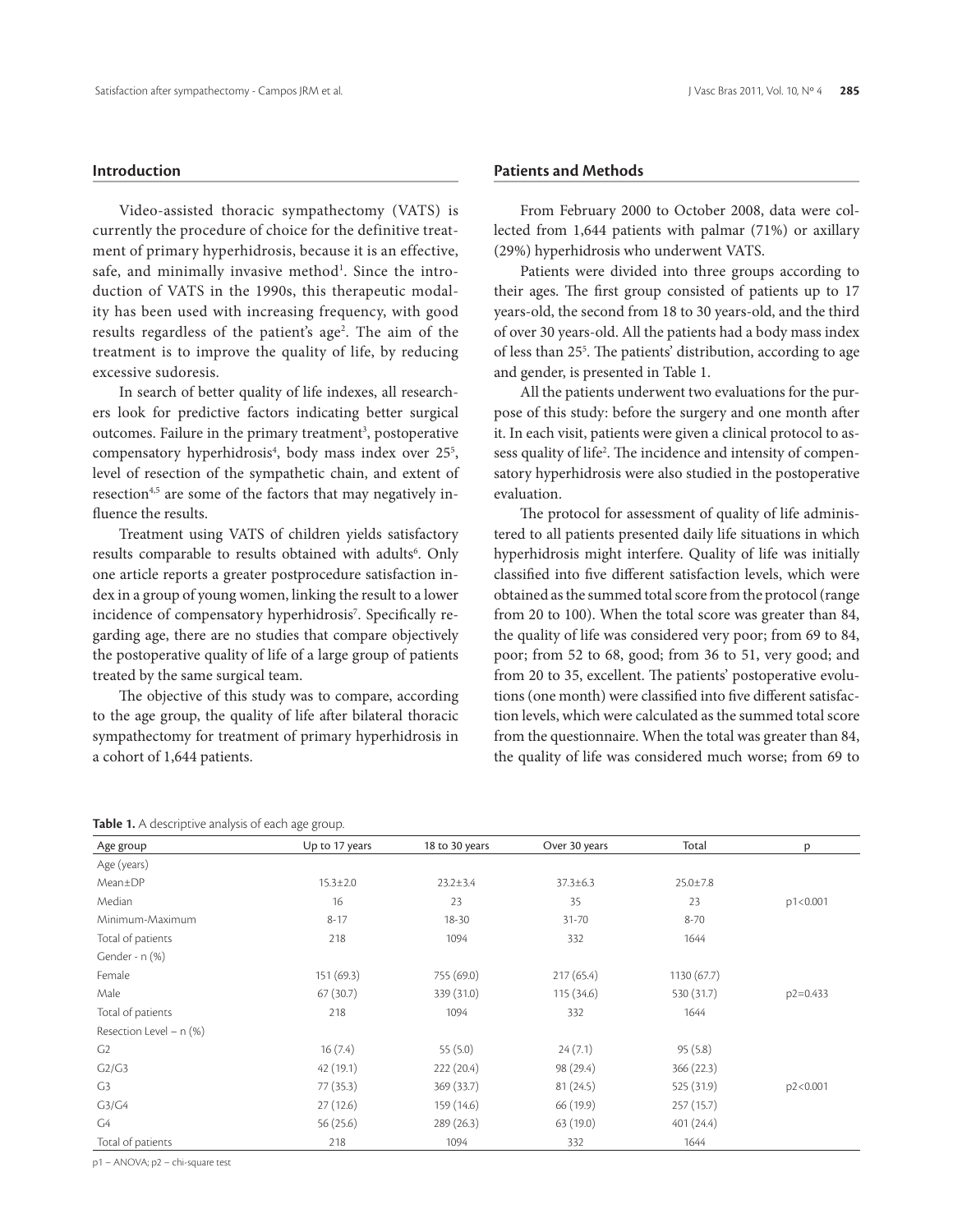84, a little worse; from 52 to 68, the same; from 36 to 51, a little better; and from 20 to 35, much better<sup>2</sup>.

The statistical test used to evaluate frequency data was the  $\chi^2$  test. For continuous data (ages), we used ANOVA. We considered a p≤0.05 to indicate a statistically significant difference between groups.

#### **Results**

All the patients underwent similar treatment before surgery following the same protocol except for the level of ganglion resection, which varied according to the location of the diaphoresis. The treatment was in accordance with the hospital's ethical standards as set by the Ethics Committee for Analysis of Research Projects on Human Experimentation.

All participants underwent a bilateral VATS with two 5-mm incisions. The first incision was made in the fourth submammary intercostal space to introduce the camera (30º), and the second was in the second mid-axillary intercostal space to allow for the insertion of surgical instruments<sup>8,9</sup>. Ablation, with the use of an electrical or harmonic scalpel, was the chosen technique in all cases.

The three groups were similar regarding distribution before surgery by gender, with a predominance of women. There was no significant difference regarding the type of surgery performed between patients younger than 17 yearsold, and the group between 18 and 30 years-old. The group

#### **Table 2.** Compensatory hyperhidrosis by age group.

of patients over 30 years-old underwent a greater number of G2/G3 and G3/G4 resections than the other two. No mortality or conversion to open surgery occurred in this series.

The patients' distribution, according to their postsurgical compensatory hyperhidrosis, is presented in Table 2.

The ratios of compensatory hyperhidrosis occurrence were similar in the three age groups. The intensity of compensatory hyperhidrosis according to age is presented in Table 3. We observed that the older the patient, the greater the compensatory hyperhidrosis intensity. The distribution of quality of life in the three groups is presented in Table 4.

All the patients who underwent surgery presented low quality of life in the preoperative period and they were classified in the categories poor or very poor, with predominance of the latter, regardless of the observed age group. There was no significant difference between the age groups (Table 4).

The distribution of the quality of life after 30 days of the surgery is presented in Table 5.

In the evaluation that happened 30 days after surgery, improvement of the quality of life in the three groups was observed. There was no significant difference between the age groups.

#### **Discussion**

Surgical treatment of hyperhidrosis with VATS provides a definitive resolution of the disease and a low incidence of

| Age group                  | Up to 17 years | 18 to 30 years | Over 30 years | Total        |
|----------------------------|----------------|----------------|---------------|--------------|
| Compensatory hyperhidrosis |                |                |               |              |
| Absent                     | 22 (10.9%)     | 78 (7.7%)      | 23 (7.5%)     | 123 (8.1%)   |
| Present                    | 180 (89.1%)    | 929 (92.3%)    | 283 (92.5%)   | 1392 (91.9%) |
| Total                      | 202            | 1007           | 306           | 1515         |

**Table 3.** Intensity of compensatory hyperhidrosis by age group.

| Age Group                               | Up to 17 years | 18 to 30 years | Over 30 years | Total       |
|-----------------------------------------|----------------|----------------|---------------|-------------|
| Intensity of Compensatory Hyperhidrosis |                |                |               |             |
| Mild                                    | 57 (32.4%)     | 291 (31.9%)    | 73 (26.5%)    | 421 (30.9%) |
| Moderate                                | 84 (47.7%)     | 377 (41.3%)    | 107 (38.9%)   | 568 (41.6%) |
| Severe                                  | 35 (19.9%)     | 245 (26.8%)    | 95 (34.5%)    | 375 (27.5%) |
| Total                                   | 176            | 913            | 275           | 1374        |

Table 4. Quality of life before surgery, by age group.

| Quality of life   | Up to 17 years | 18 to 30 years | Over 30 years | Total        |
|-------------------|----------------|----------------|---------------|--------------|
| Poor              | 48 (22.2%)     | 301 (27.5%)    | 85 (25.5%)    | 434 (26.4%)  |
| Very poor         | 170 (77.8%)    | 793 (72.5%)    | 247 (74.5%)   | 1210 (73.6%) |
| Total of patients | 218            | 1094           | 332           | 1644         |

p=0.299.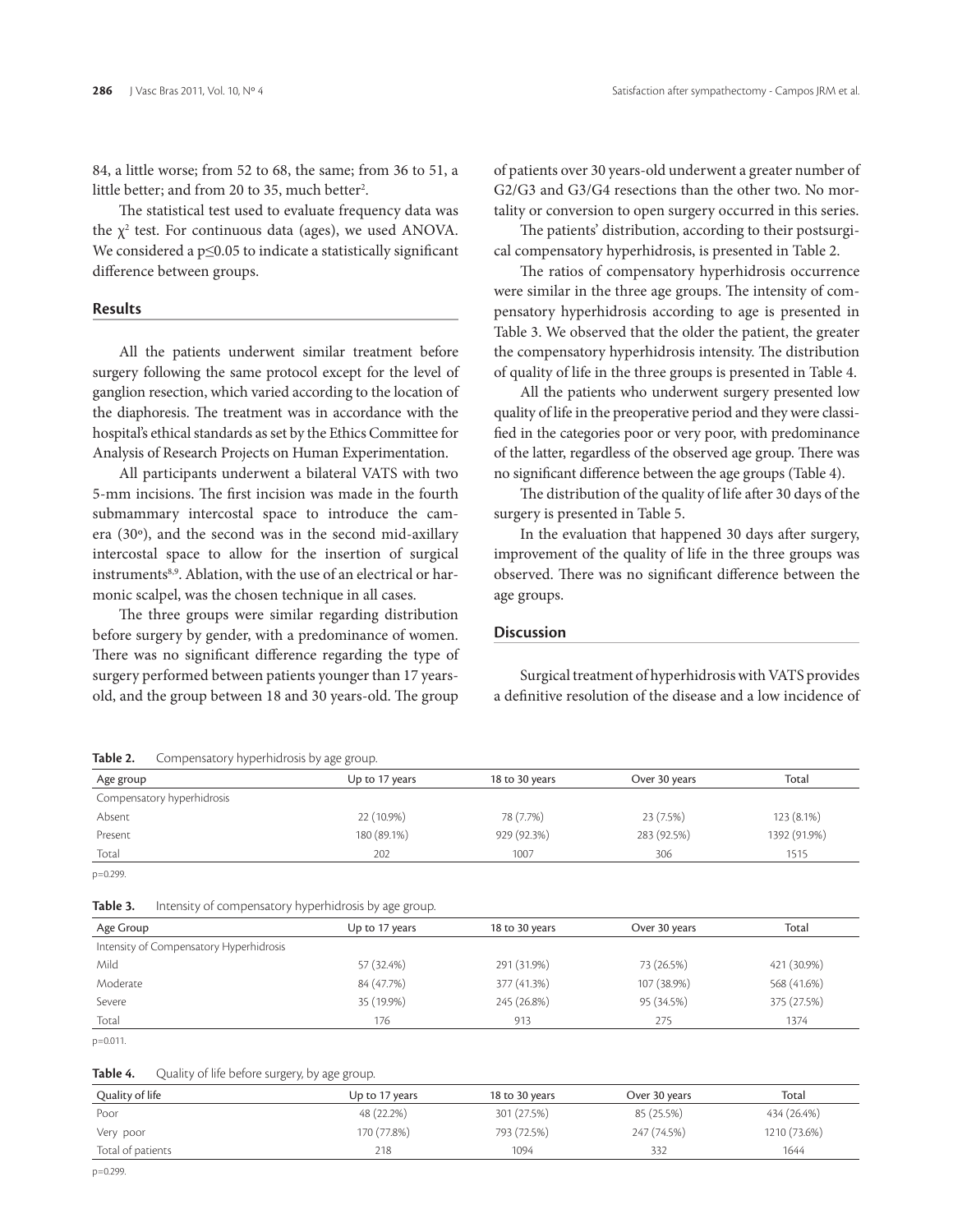| Quality of life   | Up to 17 years | 18 to 30 years | Over 30 years | Total        |
|-------------------|----------------|----------------|---------------|--------------|
| Much better       | 147 (67.3%)    | 634 (57.9%)    | 241 (72.7%)   | 1022 (68.8%) |
| Slightly better   | 57 (26.2%)     | 414 (37.8%)    | 71 (21.3%)    | 542 (26.3%)  |
| The same          | 10 (4.6%)      | 28 (2.6%)      | 16 (4.8%)     | 54 (3.3%)    |
| Slightly worse    | $3(1.4\%)$     | 13 (1.2%)      | $4(1.2\%)$    | 20 (1.2%)    |
| Much worse        | $1(0.5\%)$     | $5(0.5\%)$     | $0(0.0\%)$    | 6(0.4% )     |
| Total of patients | 218            | 1094           | 332           | 1644         |

Table 5. Quality of life 30 days after surgery, by age group.

p=0.395.

compensatory hyperhidrosis, so more and more individuals are being treated at an earlier stage in life. Consequently, a great number of patients in different age groups has been treated<sup>10,11</sup>.

Most patients who seek treatment for hyperhidrosis are young because of the discomfort, discrimination, and social isolation they face due to their condition at this stage of life<sup>12</sup>. Since clinical treatment is palliative and it might not generate good results, sympathectomy can be regarded as the best therapeutic alternative. The fear of submitting a child or an adolescent to the surgical procedure, even though it is considered definitive by the parents, is the reason why most patients undergo surgery only as young adults (between the 18<sup>th</sup> and 30<sup>th</sup> year of life).

All the patients in this study came from the same clinic and were treated by the same surgical team, with similar technical criteria being respected for all the groups $13$ . The level of resection used in each in case was considered the best when the surgeries were performed<sup>14</sup>, according to worldwide literature<sup>8,11</sup>. For example, regarding treatment for palmar hyperhidrosis, until 2002 it was treated with resection of thoracic ganglias T2 and T3; in 2003, resection of T2 only; from 2004 to 2005, of T3; and as of 2006, of T4. Nevertheless, we were able to obtain good results in the treatment of the disease regardless of the age group, according to most of the published literature<sup>15,16</sup>. Among patients under 30 years of age, there was no difference regarding the level of resection. However, in the patients older than 30, there was a greater prevalence of T2/T3 and T3/T4 resections, which were used in the initial phase of our activity when only older individuals underwent surgery.

We currently know that regardless of the resection level most patients present some degree of compensatory hyperhidrosis<sup>17</sup>. In this study, 91.9% of the patients presented any degree of compensatory hyperhidrosis, with no difference between the age groups.

The intensity of compensatory hyperhidrosis was more severe in the group of individuals over 30 years of age, possibly because of the resection of two thoracic ganglia (T2/T3 and T3/T4), which was done more frequently than in the other groups.

In all the age groups, we observed a female predominance, which can be explained by the greater aesthetic-social concern shown by these patients.

It is well-established in the literature that patients with hyperhidrosis experience a poor quality of life and the surgical outcome depends on the resolution of the symptoms and severity of compensatory hyperhidrosis, as well as on how the patients adapt to this new condition of life. Although some individuals with mild compensatory hyperhidrosis may report a very poor quality of life, others, with even a severe case of hyperhidrosis, may report a better level of quality of life (adapted patients). Herein, we only performed the surgery on patients whose quality of life was classified as poor or very poor, therefore, any improvement in primary symptoms leads to an increase in quality of life.

In the postoperative period, if no technical complications occurred, there was a substantial improvement in the patients' daily lives, as indicated not only by the therapeutic success, but also by the satisfaction of the individuals and the improvement in the quality of life in all the age groups, even with the occurrence of compensatory hyperhidrosis<sup>18-20</sup>.

Generic methods of assessing the quality of life, such as the SF-36, are unable to evaluate changes in the quality of life in the case of certain diseases. The quality of life protocol that we chose has been validated and used in several reported studies, which specifically focused on the symptoms of hyperhidrosis in different daily life situations and on how they affected patients' global quality of life<sup>2,10,21,22</sup>.

The only factors that are currently associated with worsened quality of life after surgery are compensatory hyperhidrosis, when severely manifested, and surgical failure. In this study, we observed that the group over 30 years of age presented greater severity of compensatory hyperhidrosis but, nevertheless, it did not report a worsened quality of life. This is probably because these patients are in a psychologically more stable phase in life, and for this same reason are able to better understand the possible complication and endure it better.

In an attempt to search for new prognostic factors, we analyzed the response to the procedure by different age groups and found no significant differences. The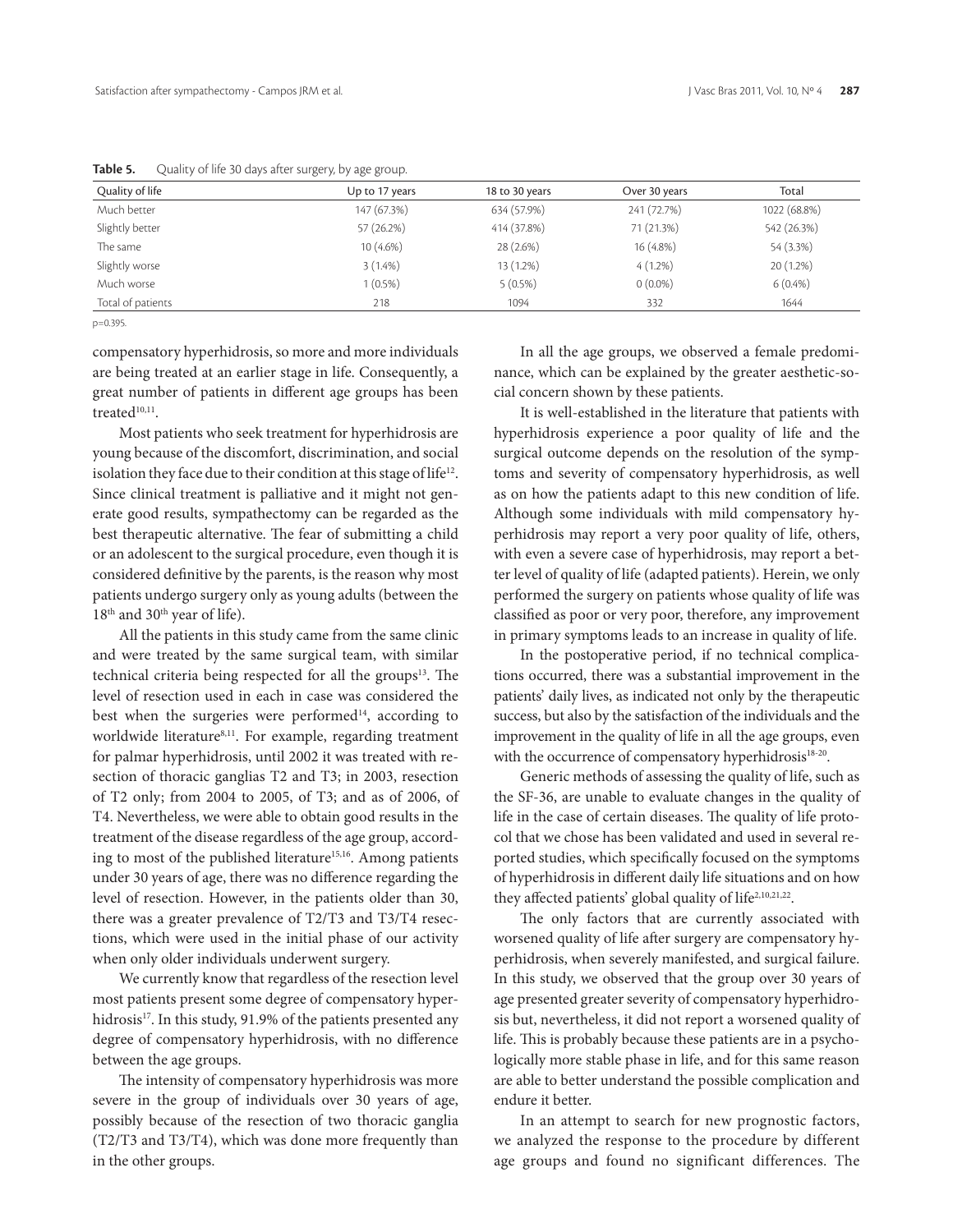same levels of quality of life (far better) in the postoperative period were verified in all groups of patients, regardless of their age. In most cases, this surgery immediately eliminates the patient's distress very safely<sup>21</sup>, generating a high level of satisfaction for most patients regardless of their ages.

# **Conclusion**

Patients with primary hyperhidrosis experience quality of life improvement after thoracic sympathectomy regardless of their ages.

#### **References**

- 1. Alric P, Branchereau P, Berthet JP, Leger P, Mary H, Mary-Ane C. Video-assisted thoracoscopic sympathectomy for palmar hyperhidrosis: results in 102 cases. Ann Vasc Surg. 2002;16:708-13.
- 2. De Campos JRM, Kauffman P, Werebe E de C, Andrade Filho LO, Wolosker N. Quality of life, before and after thoracic sympathectomy: report on 378 operated patients. Ann Thorac Surg. 2003;76:886-91.
- 3. Sugimura H, Spratt EH, Compeau CG, Kattail D, Shargall Y. Thoracoscopic sympathetic clipping for hyperhidrosis: long-term results and reversibility. J Thorac Cardiovasc Surg. 2009;137:1370-6.
- 4. Neumayer CH, Bischof G, Függer R, Imhof M, Jakesz R, Plas EG, et al. Efficacy and safety of thoracoscopic sympathectomy for hyperhidrosis of the upper limb. Results of 734 sympathectomies. Ann Chir Gynaecol. 2001;90:2000-2.
- 5. de Campos JR, Wolosker N, Takeda FR, Kauffman P, Kuzniec S, Jatene FB, et al. The body mass index and level of resection: predictive factors for compensatory sweating after sympathectomy.Clin Auton Res. 2005;15:116-20.
- Sugimura H, Spratt EH, Compeau CG, Kattail D, Shargall Y. Thoracoscopic sympathetic clipping for hyperhidrosis: long-term results and reversibility. J Thorac Cardiovasc Surg. 2009;137:1370-6
- 7. Araújo CA, Azevedo IM, Ferreira MA, Ferreira HP, Dantas JL, Medeiros AC. Compensatory sweating after thoracoscopic sympathectomy: characteristics, prevalence and influence on patient satisfaction J Bras Pneumol. 2009;35:213-20.
- 8. Munia MA, Wolosker N, Kauffman P, de Campos JRM, Puech-Leão P. A randomized Trial of T3-T4 versus T4 sympathectomy for isolated axillary hyperhidrosis. J Vasc Surg. 2007;45:130-3.
- 9. de Campos JRM, Kauffman P, Wolosker N, Munia MA, de Campos Werebe E, Andrade Filho LO, et al. Axillary hyperhidrosis: T3/ T4 versus T4 thoracic sympathectomy in a series of 276 cases. J Laparoendosc Adv Surg Tech A. 2006;16:598-603.
- 10. Munia MA, Wolosker N, Kaufmann P, de Campos JR, Puech-Leão P. Sustained benefit lasting one year from T4 instead of T3- T4 sympathectomy for isolated axillary hyperhidrosis. Clinics. 2008;63:771-4.
- 11. Wolosker N, Yazbek G, Ishy A, de Campos JR, Kauffman P, Puech-Leão P. Is sympathectomy at T4 level better than at T3 level for treating palmar hyperhidrosis? J Laparoendosc Adv Surg Tech A. 2008;18:102-6.
- 12. Drott C, Gothberg G, Claes G. Endoscopic transthoracic sympathectomy: an efficient and safe method for the treatment of hyperhidrosis. J Am Acad Dermatol. 1995;33:78-81.
- 13. Shachor D, Jedeikin R, Olsfanger D, Bendahan J, Sivak G, Freund U. Endoscopic transthoracic sympathectomy in the treatment of primary hyperhidrosis. A review of 290 sympathectomies. Arch Surg. 1994;129:241-4.
- 14. Lin CC, Wu HH. Lin-Telaranta classification: the importance of different procedures for different indications in sympathetic surgery. Ann Chir Gynaecol. 2001;90:161-6.
- 15. Jaffer U, Weedon K, Cameron AEP. Factors affecting outcome following endoscopic thoracic sympathectomy. Br J Surg. 2007;94:1108-12.
- 16. Leseche G, Castier Y, Thabut G, Petit MD, Combes M, Cerceau O, et al. Endoscopic transthoracic sympathectomy for upper limb hyperhidrosis: limited sympathectomy does not reduce postoperative compensatory sweating. J Vasc Surg. 2003;37:124-8.
- 17. Yazbek G, Wolosker N, de Campos JR, Kauffman P, Ishy A, Puech-Leão P. Palmar hyperhidrosis--which is the best level of denervation using video-assisted thoracoscopic sympathectomy: T2 or T3 ganglion? J Vasc Surg. 2005;42:281-5.
- 18. O'riordain DS, Maher M, Waldron DJ, O'donovan B, Brady MP. Limiting the anatomic extent of upper thoracic sympathectomy for primary palmar hyperhidrosis. Surg Gynecol Obstet. 1993;176:151-4.
- 19. Doblas M, Gutierrez R, Fontcuberta J, Orgaz A, Lopez P, Criado E. Thoracodorsal sympathectomy for severe hyperhydrosis: posterior bilateral versus unilateral staged sympathectomy. Ann Vasc Surg. 2003;17:97-102.
- 20. Yazbek G, Wolosker N, Kauffman P, de Campos JR, Puech-Leão P, Jatene FB. Twenty Months of Evolution Following Sympathectomy on Patients with Palmar Hyperhidrosis: Sympathectomy at the T3 Level is Better than at the T2 Level. Clinics (Sao Paulo). 2009;64:743-9.
- 21. Wolosker N, Yazbek G, Milanez de Campos JR, Kauffman P, Ishy A, Puech-Leão P. Evaluation of plantar hyperhidrosis in patients undergoing video-assisted thoracoscopic sympathectomy. Clin Auton Res. 2007;17:172-6.
- 22. Amir M, Arish A, Weinstein Y. Impairment in quality of life among patients seeking surgery for hyperhidrosis (excessive sweating). Preliminary results. Isr Psychiatry Relat Sci. 2000;37:25-31.

Correspondence Marco Antonio Munia Rua Joaquim Floriano, 820 – cj 193/194 – Itaim Bibi CEP 04534-000 – São Paulo (SP), Brazil E-mail: ma.munia@uol.com.br

#### Authors contributions

Conception and design: NW, MASM, JRMC Analysis and interpretation: NW, MASM, JRMC Data collection: NW, MASM, JRMC Writing the article: NW, MASM, JRMC, GY, PK, FBJ, PPL Critical revision of the article: NW, MASM, JRMC, GY, PK, FBJ, PPL Final approval of the article\*: NW, MASM, JRMC, GY, PK, FBJ, PPL Statistical analysis: NW, MASM, JRMC Overall responsibility: NW, MASM, JRMC, GY, PK, FBJ, PPL \* All authors have read and approved the final version of the article submitted to J Vasc Bras..